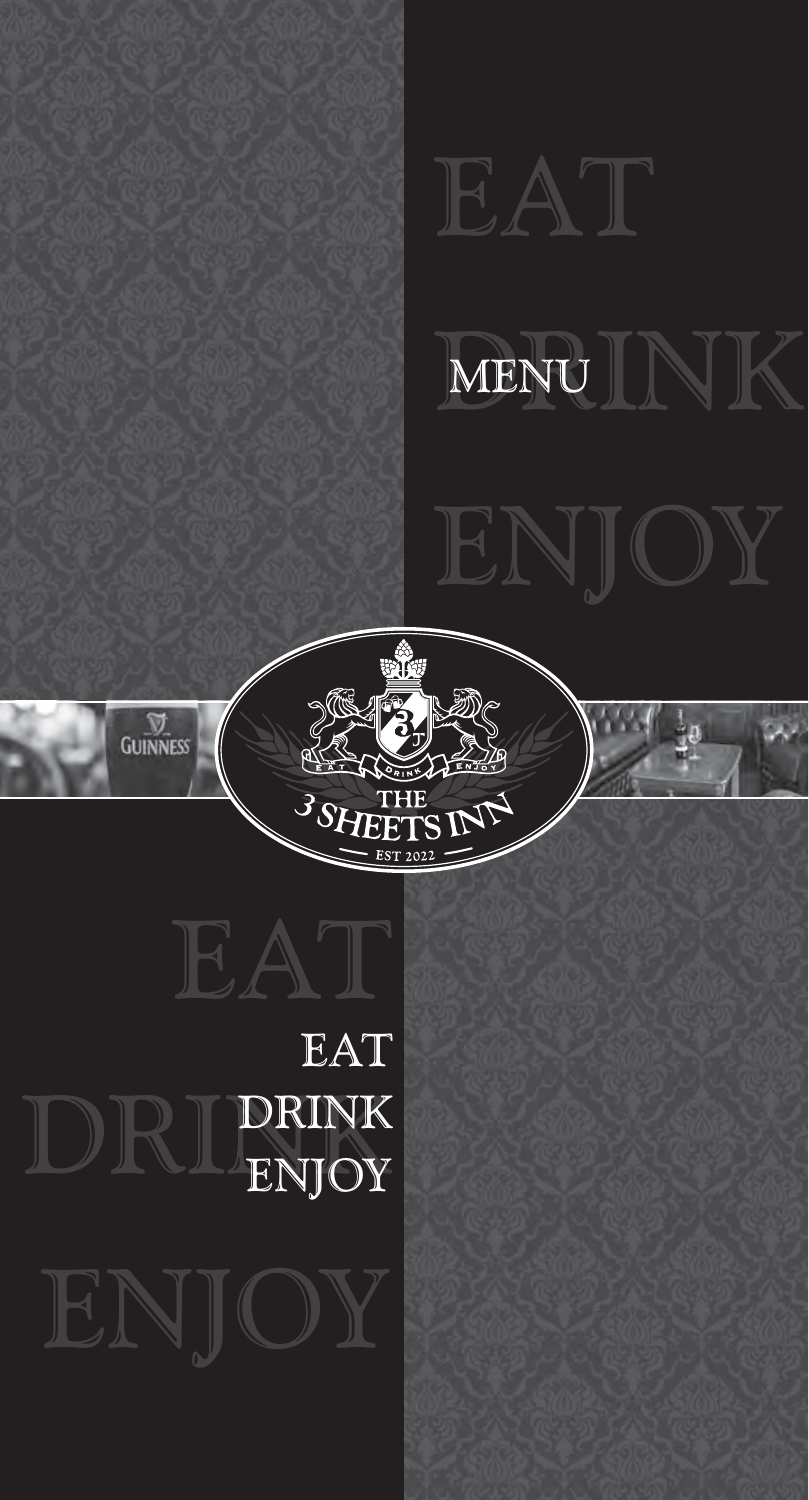### NIBBLES / ENTRÉES

| <b>AMARINATED OLIVES</b> (VGN)<br>Mixed Local WA Olives                      | 7.5  |
|------------------------------------------------------------------------------|------|
| <b>&amp; CRUNCHY FRIES</b> (V)<br>Served with Garlic Aioli                   |      |
| $\bullet$ GARLIC PIZZA BREAD<br>Rosemary Salt, Garlic Aioli                  | 12   |
| $\bullet$ FRENCH ONION BAKE DIP<br>Served with Crunchy Fries                 | 15   |
| <b>@ PUMPKIN ARANCINI</b> (V)<br>Served with Home Made Tomato Relish         | 16   |
| $\bullet$ CRUMBED CAMEMBERT BITES (V)<br>Served with Cranberry Dipping Sauce | 14.5 |
| <b>BEER BATTERED TIGER PRAWNS</b><br>Served with Garlic Aioli & Fresh Lemon  | 18   |

#### SIDES & SAUCES

| <b>SEASONAL PAN VEGETABLES</b> (GF) (VGN)<br>Cooked in Garlic Butter | 8.5            |
|----------------------------------------------------------------------|----------------|
| $\bullet$ CRUNCHY FRIES                                              | 8              |
| $\bullet$ SIDE SALAD                                                 | 6.5            |
| <b>GARLIC AIOLI</b>                                                  | $\mathfrak{D}$ |
| <b>HOLLANDAISE SAUCE</b>                                             | 3              |
| <b>GARLIC CREAM SAUCE</b>                                            | $\mathfrak{D}$ |
| <b>RED WINE GRAVY</b>                                                | $\mathfrak{D}$ |
| <b>PARMESAN CHEESE</b>                                               | 2              |
|                                                                      |                |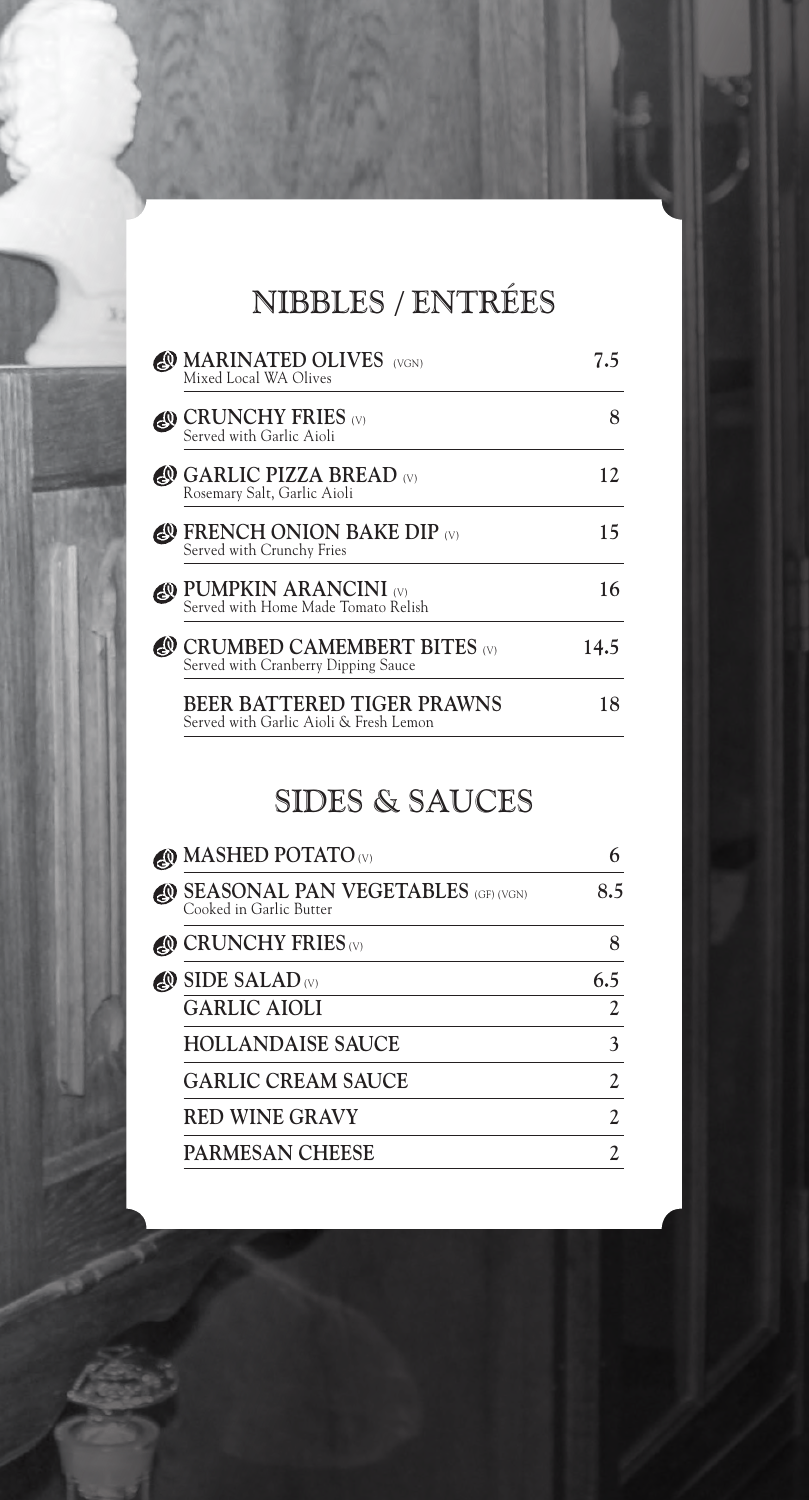# LITE MAINS

| <b>SSHEETS HOUSE SALAD</b> (GF) (V)<br>Mixed Lettuce, Tomato, Red Onion, Cucumber &<br>Crumbled Danish Feta with French Vinaigrette                                                                                                 | 12.5 |
|-------------------------------------------------------------------------------------------------------------------------------------------------------------------------------------------------------------------------------------|------|
| CLASSIC CAESAR SALAD (GFO) (VO)<br>Baby Cos Lettuce with Crispy Bacon, Shaved Parmesan, Crunchy Garlic Croutons<br>& Caesar Dressing. Optional Anchovies<br>ADD CHAR-GRILLED CHICKEN TENDERLOINS \$6 / ADD GRILLED PRAWNS \$8       | 19   |
| <b>ANGUS BEEF BURGER</b> (GFO)<br>Char-grilled Angus Beef Patty, Served in a Brioche Bun with Smoked Bacon,<br>Lettuce & Tomato. Garlic Aioli & Crunchy Fries<br>ADD EXTRA PATTY \$6 / ADD EXTRA BACON \$3 / ADD CHEDDAR CHEESE \$3 | 21   |
| <b>@ GOURMET VEGAN BURGER (GFO) (VGN)</b><br>Vegan Patty with Lettuce, Tomato, Red Onion, Avocado, Home Made<br>Tomato Zucchini Relish & Vegan Mayonnaise. Served in a Vegan Brioche Bun<br>with Crunchy Fries                      | 22   |
| THE INN FISH & CHIPS<br>Served with Tartare Sauce, Fresh Lemon, Crunchy Fries & Side Salad.<br>Choice of: Battered Hake or Grilled Barramundi                                                                                       | 25   |
| <b>CRISPY SKIN BARRAMUNDI</b> (GF)<br>Served with Potato Hash, Char-grilled Asparagus, Wilted Spinach &<br>Lemon Hollandaise Sauce                                                                                                  | 28   |
| <b>PAN-FRIED TIGER PRAWNS</b><br>12 Tiger Prawns, Served in a Garlic White Wine Cream Sauce with<br>Steamed Basmati Rice, Side Salad & Fresh Lemon                                                                                  | 30   |
| MAINS                                                                                                                                                                                                                               |      |
| BUTTER CHICKEN HAND-CRAFTED PIE<br>Made with Short Crust Pastry & Authentic Butter Chicken Sauce.<br>Choice of: Crunchy Fries or Mash                                                                                               | 23   |
| STEAK & GUINNESS HAND-CRAFTED PIE<br>Made with Short Crust Pastry, Steak & Guinness Filling. Minted Mushy Peas &<br>Choice of: Crunchy Fries or Mash                                                                                | 24   |
| <b>CHICKEN PARMIGIANA</b><br>Crumbed Chicken Breast, Shaved Ham, Tomato Sugo, Melted Mozzarella,<br>Crunchy Fries & Side Salad                                                                                                      | 24   |
| <b>@ BROCCOLI, SUNDRIED TOMATO</b><br>& BABY SPINACH PASTA (GFO) (VGN)<br>Made with Fresh Handmade Tagliatelle, in a Napoletana Sauce with Fresh<br>Shaved Parmesan                                                                 | 25   |
| <b>CHICKEN, SMOKED BACON</b><br>& BROCCOLI PASTA (GFO)<br>Made with Fresh Handmade Tagliatelle in a Garlic & Cream Sauce with<br>Fresh Shaved Parmesan                                                                              | 27   |
| <b>BEEF CHEEK RAVIOLI</b><br>Served with Napoletana Sauce, Baby Spinach & Fresh Shaved Parmesan                                                                                                                                     | 28   |
| PORK SALTIMBOCCA<br>Pork Fillet Wrapped in Prosciutto with Garlic White Wine Cream Sauce, Garlic Butter,<br>Mash & Seasonal Greens                                                                                                  | 28   |
| <b>THAI MASSAMAN LAMB SHANK (GF)</b><br>Served with Steamed Basmati Rice, Thai Curry Sauce, Asian Vegetables & Fresh Lime                                                                                                           | 30   |
| <b>250G PITCH BLACK ANGUS SIRLOIN</b><br>Served with Either: Potato Hash & Seasonal Vegetables or with Fries & Side Salad.<br>Choice of: Garlic Cream Sauce or Red Wine Gravy<br>ADD GARLIC PRAWNS \$8                              | 34   |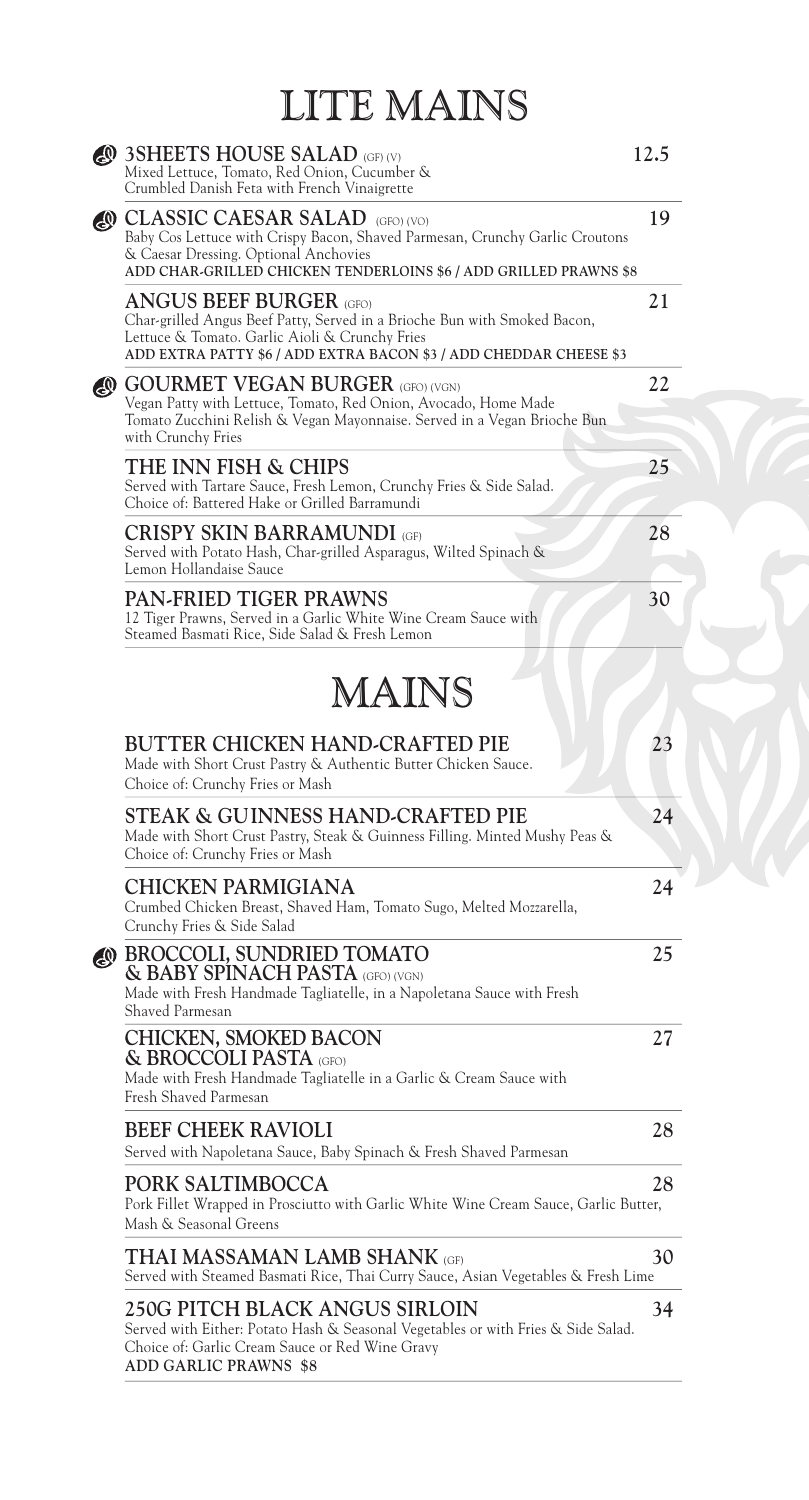## KIDS \$12

12 Years Old & Under. **FREE** Ice Cream Cup & Choice of Topping with Every Kid's Meal

**CHEESE BURGER & FRIES** 

**CHICKEN NUGGETS & FRIES**

**SPAGHETTI NAPOLETANA**

**SAUSAGE & CHIPS**

**FISH & CHIPS**



#### DESSERTS

#### **BREAD & BUTTER PUDDING 11 WITH BRANDY CUSTARD**

Fresh Baked Brioche Bread & Butter Pudding. Served with Brandy Custard & Vanilla Ice Cream

**STICKY TOFFEE DATE PUDDING** 12 Homemade Date Pudding, Rum & Butterscotch Sauce. Served with Whipped Cream & Vanilla Ice Cream

**CHOCOLATE FUDGE BROWNIE 13** Served with Warm Chocolate Sauce, Cream & Vanilla Ice Cream

#### **KNICKERBOCKER GLORY 14 (ICE CREAM SUNDAE WITH FRUIT)**

Mixed Fruit, Vanilla Ice Cream, Whipped Cream, Wafer, Hundreds & Thousands. Choice of: Chocolate or Strawberry Sauce

(V) Suitable For Vegetarians • (VO) Vegetarian Option • (GF) Gluten Free • (GFO) Gluten Free Option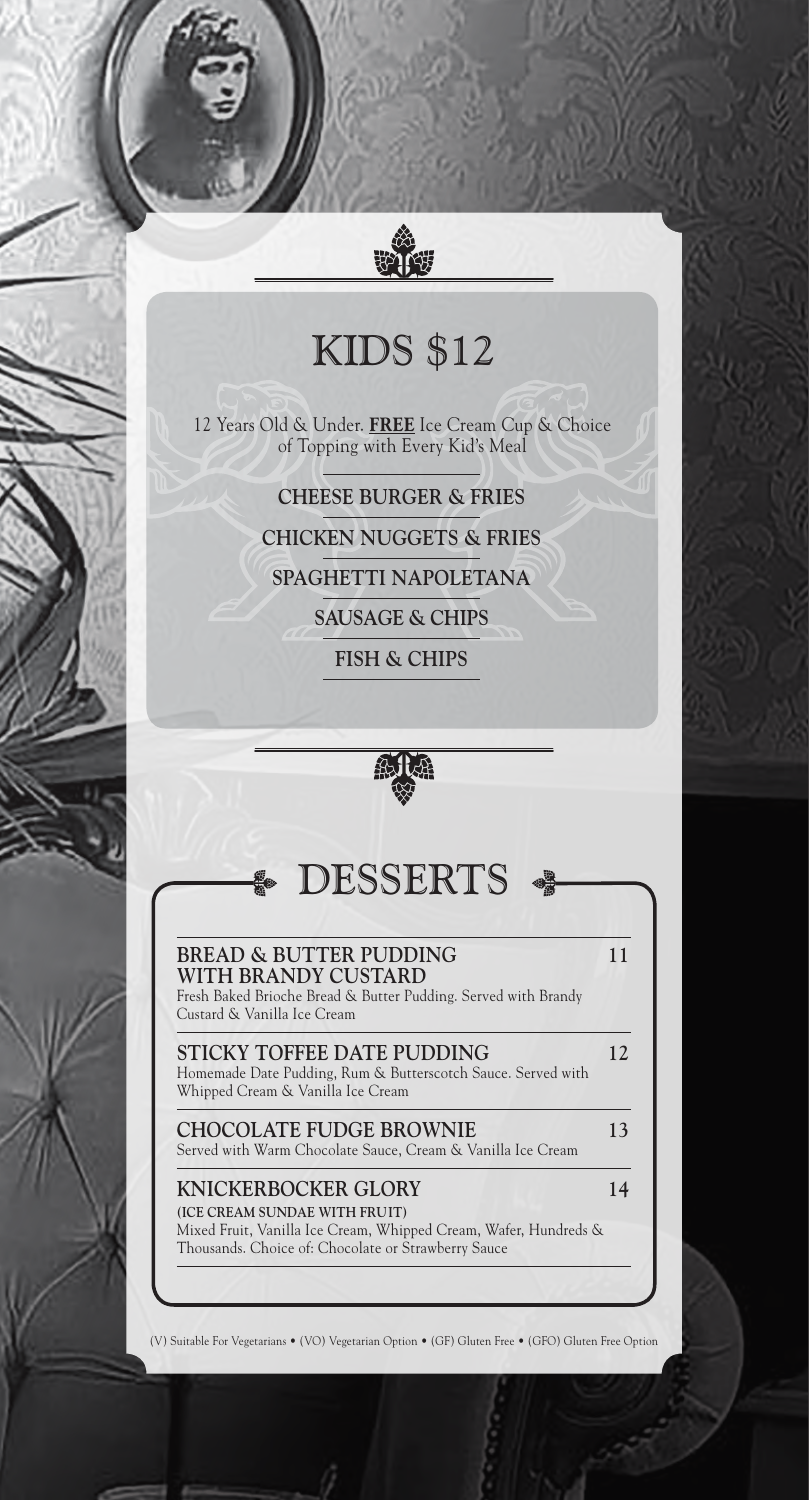

|                                                                              | Schooner | Pint |
|------------------------------------------------------------------------------|----------|------|
| <b>3SHEETS SUMMER LAGER</b><br>$4.5\% \sim$ NSW                              | 7.5      | 10   |
| <b>GREAT NORTHERN SUPER CRISP</b><br><b>MID STRENGTH</b><br>3.5% ~ Australia | 8        | 10.5 |
| <b>HAHN MID STRENGTH</b><br>$3.5\%$ ~ Australia                              | 8        | 10.5 |
| <b>SWAN DRAUGHT</b><br>4.5% ~ Australia                                      | 8.5      | 11   |
| <b>CARLTON DRY</b><br>$4.5\%$ ~ Australia                                    | 9        | 11.5 |
| <b>HAHN SUPER DRY</b><br>$4.6\%$ ~ Australia                                 | 9.5      | 12   |
| <b>GUINNESS</b><br>$4.2\%$ ~ Ireland                                         | 9.5      | 12   |
| <b>KILKENNY</b><br>$4.3\%$ ~ Ireland                                         | 9.5      | 12   |
| <b>HEINEKEN</b><br>$5\%$ ~ The Netherlands                                   | 10       | 12.5 |
| <b>JAMES SOUIRE 150 LASHES</b><br>$4.2\%$ ~ Australia                        | 10       | 12.5 |
| LITTLE CREATURES PACIFIC ALE<br>4.4% ~ Australia, WA                         | 10       | 12.5 |
| <b>NAIL VPA</b><br>$6.5\%$ ~ Australia                                       | 11       | 13.5 |
| <b>3SHEETS APPLE CIDER</b><br>$4.5\% \sim$ NSW                               | 8        | 10.5 |
| <b>3SHEETS WATERMELON CIDER</b><br>$4.5\% \sim$ NSW                          | 10       | 12.5 |
| <b>3SHEETS STRAWBERRY CIDER</b><br>$4.5\% \sim$ NSW                          | 10       | 12.5 |
| <b>3SHEETS PASSIONFRUIT CIDER</b><br>$4.5\% \sim$ NSW                        | 10       | 12.5 |
| <b>3SHEETS LYCHEE CIDER</b><br>$4.5\% \sim \text{NSW}$                       | 10       | 12.5 |
| <b>BULMERS ORIGINAL CIDER</b><br>4.7% ~ United Kingdom                       | 11       | 13.5 |

| <b>BOTTLED BEER &amp; CIDER</b>                 | Bottle | Bucket<br>(4xBottles) |
|-------------------------------------------------|--------|-----------------------|
| CORONA EXTRA 335ml 4.5% ~ Mexico                | 9      | 32                    |
| <b>CARLTON ZERO</b> 330ml 0.0% $\sim$ Australia | 7      | 25                    |
| MATSO'S MANGO BEER 330ml 4.5% ~ Broome          | 10     | 35                    |
| BECKS 330ml 4% ~ Germany                        | 8      | 28                    |
| STELLA ARTOIS 330ml 4.8% ~ Belgium              | 8.5    | 30                    |
| $ASAHI$ 330ml 5% ~ Japan                        | 9.5    | 33                    |
| SOMERSBY PEAR CIDER 330ml 4.5% ~ Denmark        | 10     | 35                    |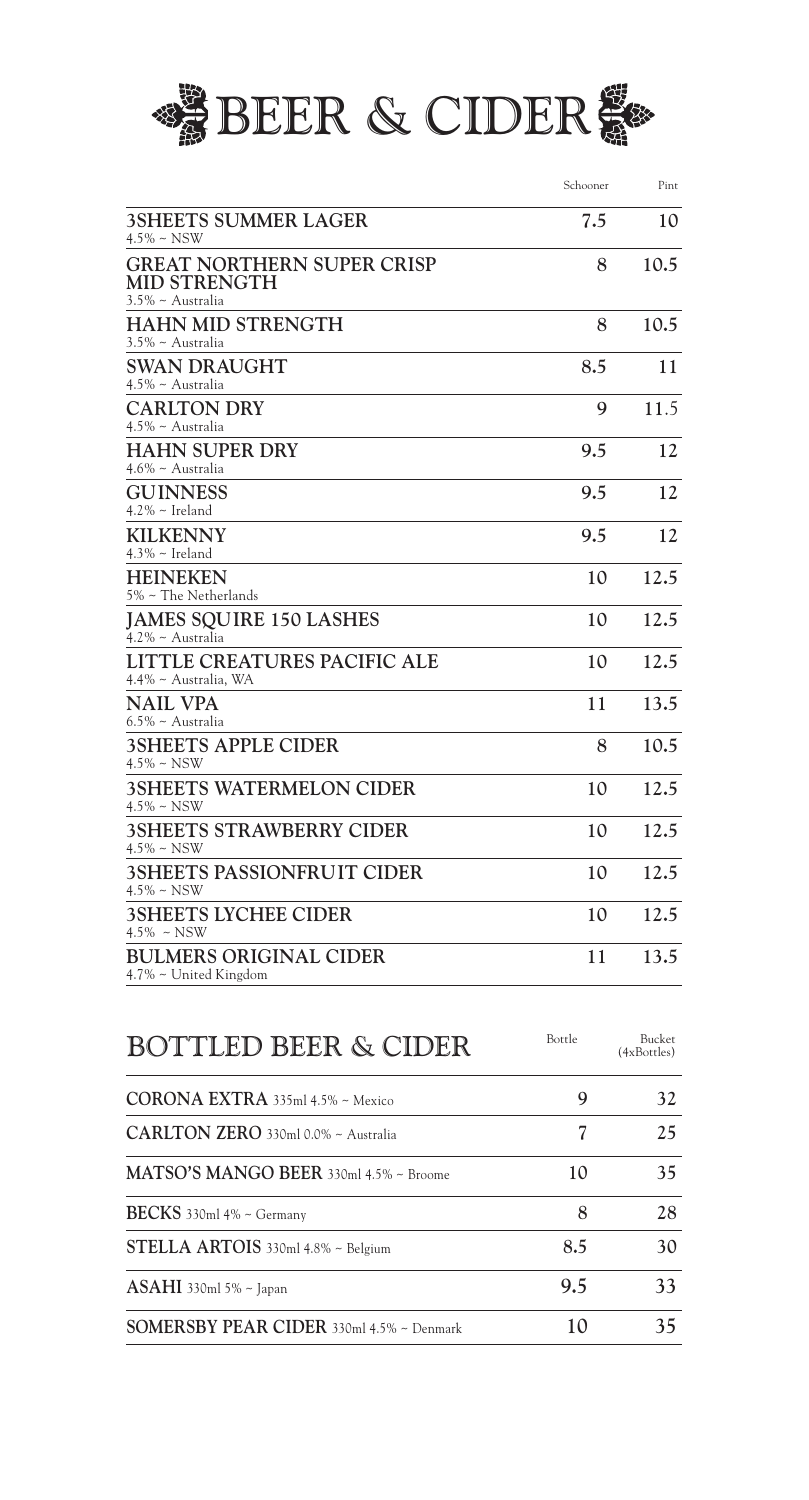| HITE                                                     | Glass<br>150ml | Glass<br>250ml | Bottle |
|----------------------------------------------------------|----------------|----------------|--------|
| 3SHEETS SEMILLON SAUVIGNON BLANC<br>Margaret River, WA   | 8              | 12.5           | 34     |
| 821 SOUTH MARLBOROUGH SAUVIGNON BLANC<br>Marlborough, NZ | 9              | 14             | 38     |
| VALLE VITIS PINOT GRIGIO<br>Friuli, Italy                | 9.5            | 14.5           | 39     |
| STELLA BELLA SKUTTLEBUTT SBS<br>Margaret River, WA       | 10             | 15             | 42     |
| <b>OYSTER BAY SAUVIGNON BLANC</b><br>Marlborough, NZ     | 10.5           | 15.5           | 44     |
| XANADU CIRCA 77 CHARDONNAY<br>Margaret River, WA         | 10.5           | 15.5           | 44     |
| <b>BROWN BROTHERS MOSCATO</b><br>Milawa, Victoria        | 10.5           | 15.5           | 44     |

# ROSÉ

| <b>3SHEETS ROSÉ</b><br>Margaret River, WA    |     | 12.5 | 34 |
|----------------------------------------------|-----|------|----|
| NOT YOUR GRANDMAS ROSÉ<br>Barossa Valley, SA | 8.5 | 13.5 | 36 |
| PIERRE & PAPA ROSÉ<br>Languedoc, France      | 9.5 | 14.5 | 39 |

#### RED

| <b>3SHEETS CABERNET MERLOT</b><br>Margaret River, WA    | 8    | 12.5 | 34 |
|---------------------------------------------------------|------|------|----|
| <b>3SHEETS SHIRAZ</b><br>Margaret River, WA             | 8    | 12.5 | 34 |
| WEST CAPE TEMPRANILLO<br>Marlborough, NZ                | 9    | 14   | 38 |
| <b>TRENTHAM ESTATE MERLOT</b><br>Trentham Cliffs, NSW   | 9.5  | 14.5 | 39 |
| <b>ALAMOS MALBEC</b><br>Argentina                       | 9.5  | 14.5 | 39 |
| STELLA BELLA SKUTTLEBUTT CAB SAUV<br>Margaret River, WA | 10   | 15   | 42 |
| DEVILS CORNER PINOT NOIR<br>Apslawn, TAS                | 10.5 | 15.5 | 44 |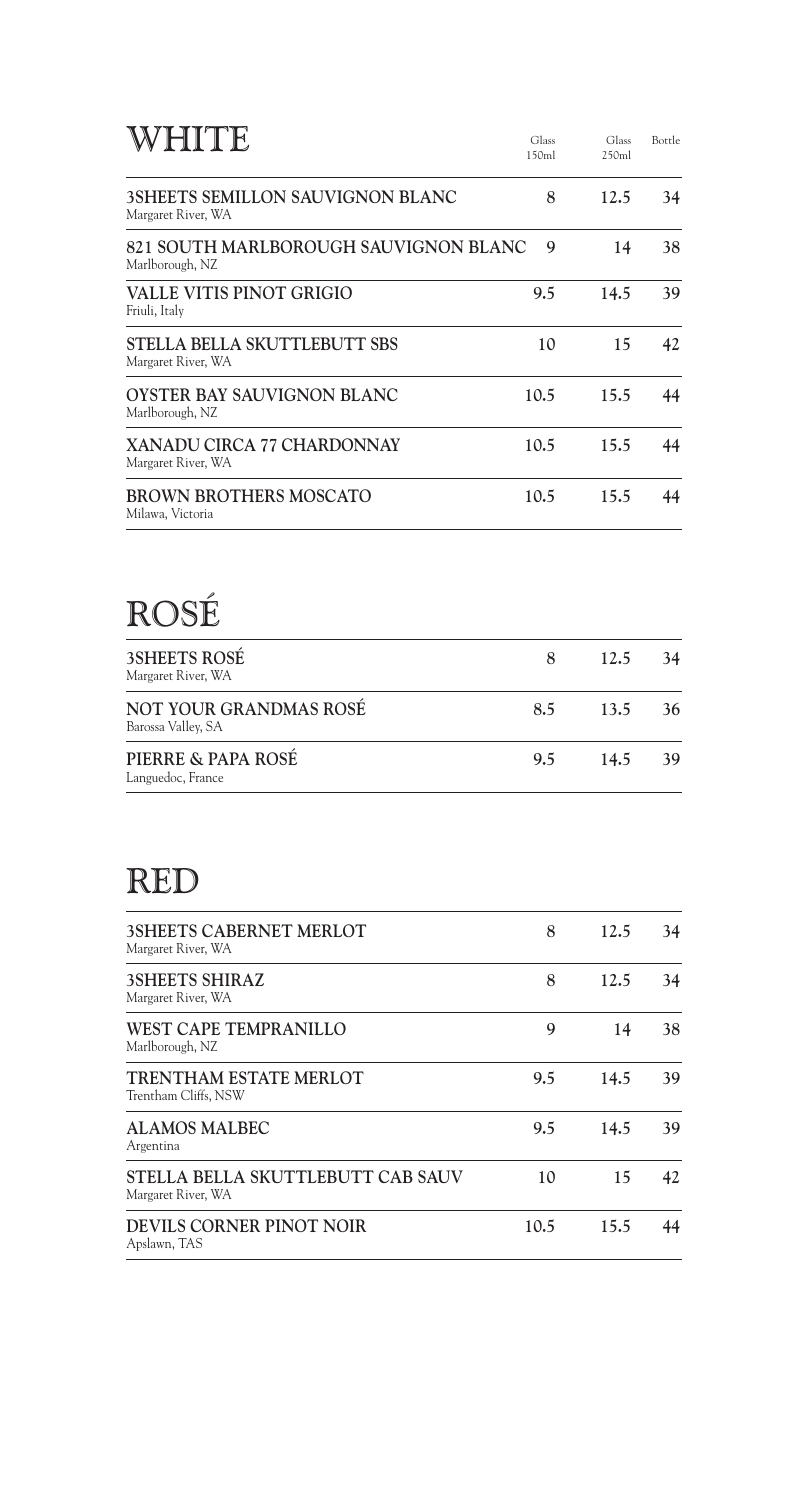### SPARKLING

|                                                    | Glass<br>150ml | Bottle |
|----------------------------------------------------|----------------|--------|
| <b>3SHEETS SPARKLING</b><br>Margaret River, WA     | 8              | 34     |
| TEMPUS SPARKLING ROSÉ<br>Hunter Valley, NSW        | 9              | 38     |
| TRENTHAM ESTATE PROSECCO<br>Trentham Cliffs, NSW   | 10             | 42     |
| SAN MARTINO PROSECCO ROSÉ<br>Veneto, Italy         | 10             | 42     |
| OYSTER BAY SPARKLING CUVEE BRUT<br>Marlborough, NZ |                | 44     |
| MOÉT & CHANDON BRUT IMPERIAL<br>Epernay, France    |                | 95     |

# COCKTAILS

| THE PEACH BELLINI<br>Prosecco, Peach Liqueur                                  | 13 |
|-------------------------------------------------------------------------------|----|
| <b>ESPRESSO MARTINI</b><br>Vanilia Vodka, Espresso, Kahlúa, Frangelico        | 14 |
| <b>MALIBU SUNSET</b><br>Malibu, Pineapple Juice Grenadine                     | 15 |
| THE SHAMROCK<br>Blue Curacao, Rum, Orange Juice                               | 15 |
| <b>APPLETINI</b><br>Apple Liqueur, Vodka                                      | 15 |
| KENTUCKY MULE<br>Bourbon, Ginger Beer                                         | 15 |
| CHAMBORD FROZEN DAIQUIRI<br>Rum, Raspberry Liqueur                            | 15 |
| <b>DARK AND STORMY</b><br>Rum And Ginger Beer                                 | 15 |
| <b>LONG ISLAND ICE TEA</b><br>Gin, Vodka, Rum, Tequila, Triple Sec, Coca-Cola | 16 |
| BAILEYS ESPRESSO MARTINI<br>Baileys, Coffee Liqueur, Vanilia Vodka            | 16 |
| <b>BUTTERSCOTCH MUDSLIDE MARTINI</b><br>Caramel Liqueur, Vodka, Cream         | 16 |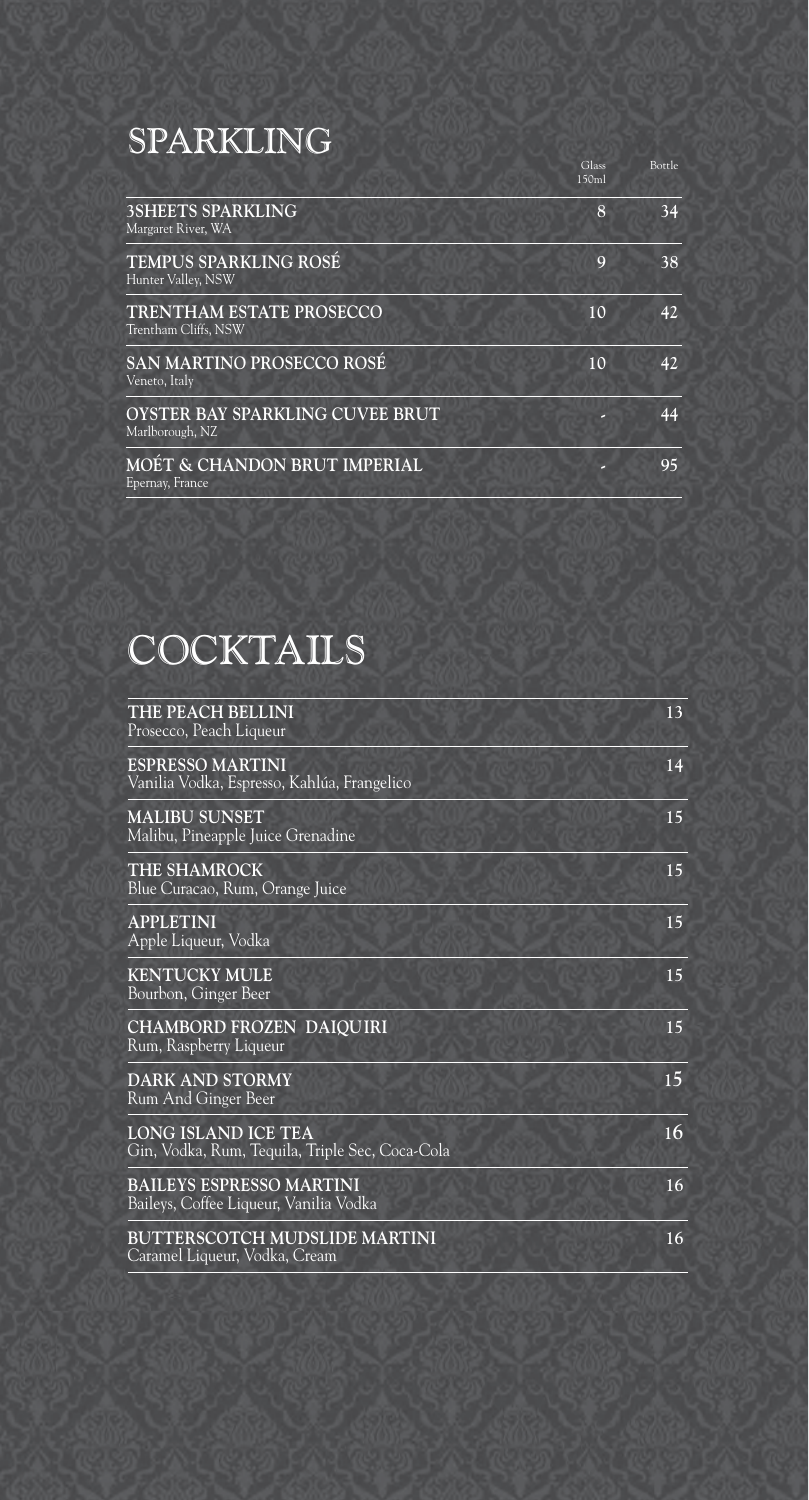# MOCKTAILS

| <b>PASSIONFRUIT &amp; LYCHEE FIZZ</b> |  |
|---------------------------------------|--|
| <b>WATERMELON COOLER</b>              |  |
| VIRGIN MOJITO MOCKTAIL                |  |

## SPRITZ

| <b>APEROL SPRITZ</b>         | 14 |
|------------------------------|----|
| PINK GIN SPRITZ (STRAWBERRY) | 14 |
| <b>GRAPEFRUIT GIN SPRITZ</b> | 14 |
| <b>LIMONCELLO SPRITZ</b>     | 14 |
| <b>CAMPARI SPRITZ</b>        | 14 |
| <b>AUTUMN FIZZ SPRITZ</b>    | 14 |

| SPIRITS & LIQUEURS                  | 30ml | 45ml |
|-------------------------------------|------|------|
| <b>ABSOLUT VODKA</b>                | 9.5  | 13   |
| BELVEDERE VODKA                     | 11   | 15.5 |
| <b>BOMBAY SAPPHIRE GIN</b>          | 9.5  | 13   |
| <b>GORDONS PINK GIN</b>             | 9.5  | 13   |
| <b>HENDRICKS GIN</b>                | 13   | 18   |
| <b>BACARDI RUM</b>                  | 9.5  | 13   |
| <b>CAPTAIN MORGAN RUM</b>           | 9.5  | 13   |
| <b>BUNDABERG RUM</b>                | 9.5  | 13   |
| <b>KRAKEN SPICED RUM</b>            | 10   | 14   |
| <b>JIM BEAM WHITE LABEL</b>         | 9.5  | 13   |
| <b>JACK DANIELS</b>                 | 9.5  | 13   |
| <b>MAKERS MARK</b>                  | 11   | 15.5 |
| <b>JAMESON IRISH WHISKEY</b>        | 9.5  | 13   |
| <b>JOHNNIE WALKER RED LABEL</b>     | 9.5  | 13   |
| <b>JOHNNIE WALKER BLACK LABEL</b>   | 10   | 14   |
| <b>GLENFIDDICH 12YR OLD RESERVE</b> | 11   | 15.5 |
| <b>CANADIAN CLUB</b>                | 9.5  | 13   |
| <b>BAILEYS IRISH CREAM</b>          | 9    | 12.5 |
| <b>FRANGELICO</b>                   | 9    | 12.5 |
| <b>MALIBU</b>                       | 9    | 12.5 |
| <b>MIDORI</b>                       | 9    | 12.5 |
|                                     |      |      |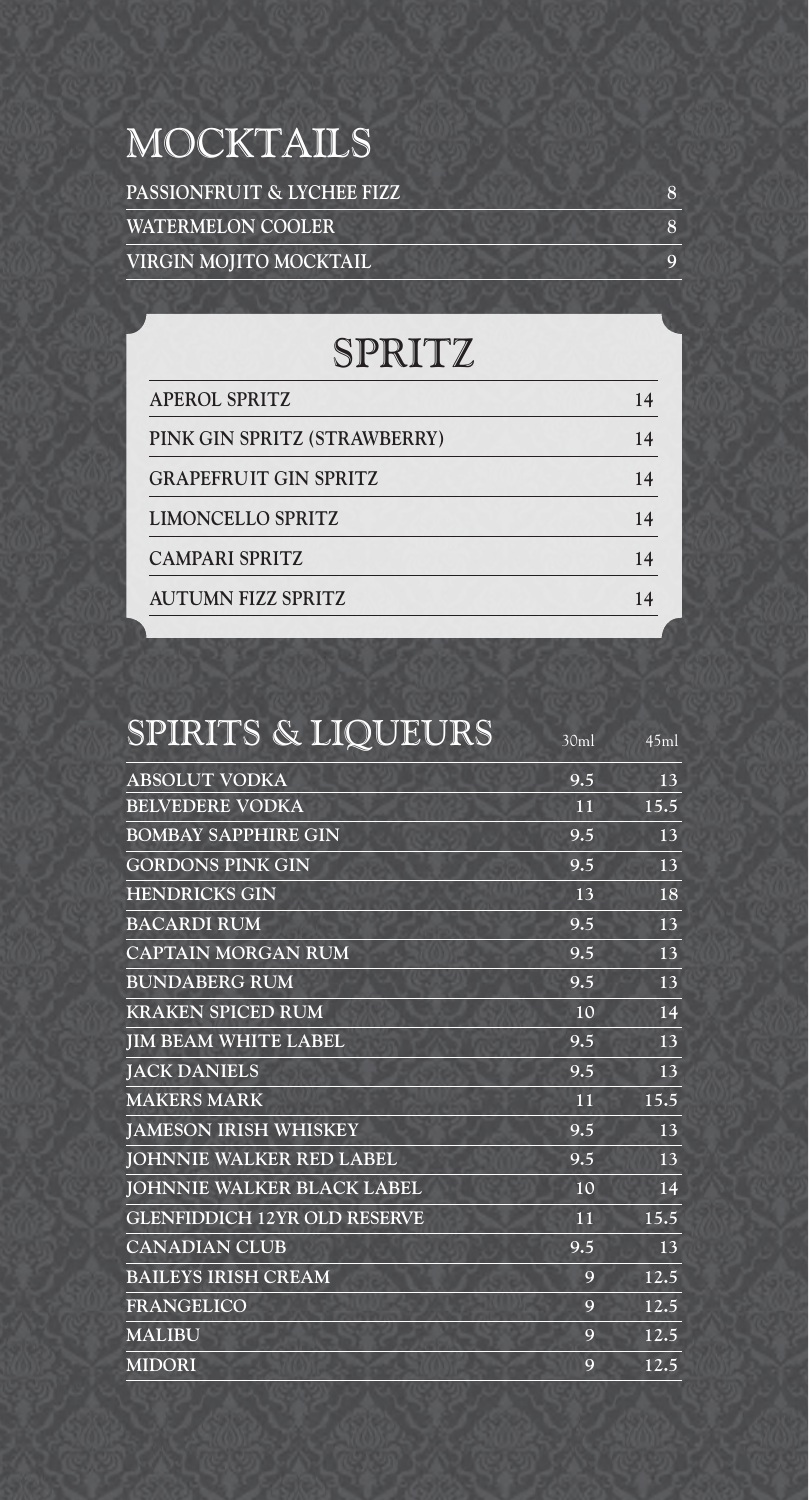#### SOFT DRINKS & JUICES

|                           | Glass | Pint |
|---------------------------|-------|------|
| <b>LEMON LIME BITTERS</b> | 5     | 8    |
| <b>SODA LIME BITTERS</b>  | 4.5   | 7    |
| <b>FIRE ENGINE</b>        | 4.5   | 7    |
| <b>COKE</b>               | 4.5   | 7    |
| <b>COKE NO SUGAR</b>      | 4.5   | 7    |
| <b>SPRITE</b>             | 4.5   | 7    |
| <b>FANTA</b>              | 4.5   | 7    |
| <b>TONIC WATER</b>        | 4.5   | 7    |
| <b>SODA WATER</b>         | 4     | 6    |
| <b>APPLE JUICE</b>        | 4.5   | 7    |
| PINEAPPLE JUICE           | 4.5   | 7    |
| <b>ORANGE JUICE</b>       | 4.5   | 7    |
| <b>CRANBERRY JUICE</b>    | 4.5   | 7    |

#### BOTTLED SOFT DRINKS

|                                                | 750ml         |
|------------------------------------------------|---------------|
| <b>MINERAL WATER - STILL (ACQUA PANNA)</b>     | $6.5^{\circ}$ |
| <b>MINERAL WATER - SPARKLING (MT FRANKLIN)</b> | 6.9           |
| CASCADE GINGER ALE BOTTLE                      |               |
| CASCADE GINGER BEER BOTTLE                     |               |
|                                                |               |

#### HOT BEVERAGES

Pot

**TEA 4.5** English Breakfast / Earl Grey / Green Tea / Lemongrass & Ginger Tea / Peppermint / Chamomile Tea

|                           | Cup | Mug |
|---------------------------|-----|-----|
| <b>FLAT WHITE</b>         | 4.5 | 5.5 |
| <b>CAPPUCCINO</b>         | 4.5 | 5.5 |
| <b>LATTE</b>              | 4.5 | 5.5 |
| <b>CHAI LATTE (GLASS)</b> | 4.5 |     |
| <b>MACCHIATO LONG</b>     | 4.5 |     |
| <b>MACCHIATO SHORT</b>    |     |     |
| <b>LONG BLACK</b>         |     | 5   |
| <b>ESPRESSO</b>           | 3.5 |     |
| <b>MOCHA (GLASS)</b>      | 4.5 | 5.5 |
| <b>HOT CHOCOLATE</b>      | 4.5 | 5.5 |

#### LIQUEUR COFFEES

| LIQUEUR COFFEE BAILEYS    |  |
|---------------------------|--|
| LIQUEUR COFFEE COINTREAU  |  |
| LIQUEUR COFFEE FRANGELICO |  |
| LIQUEUR COFFEE JAMESON    |  |
| LIQUEUR COFFEE KAHLUA     |  |